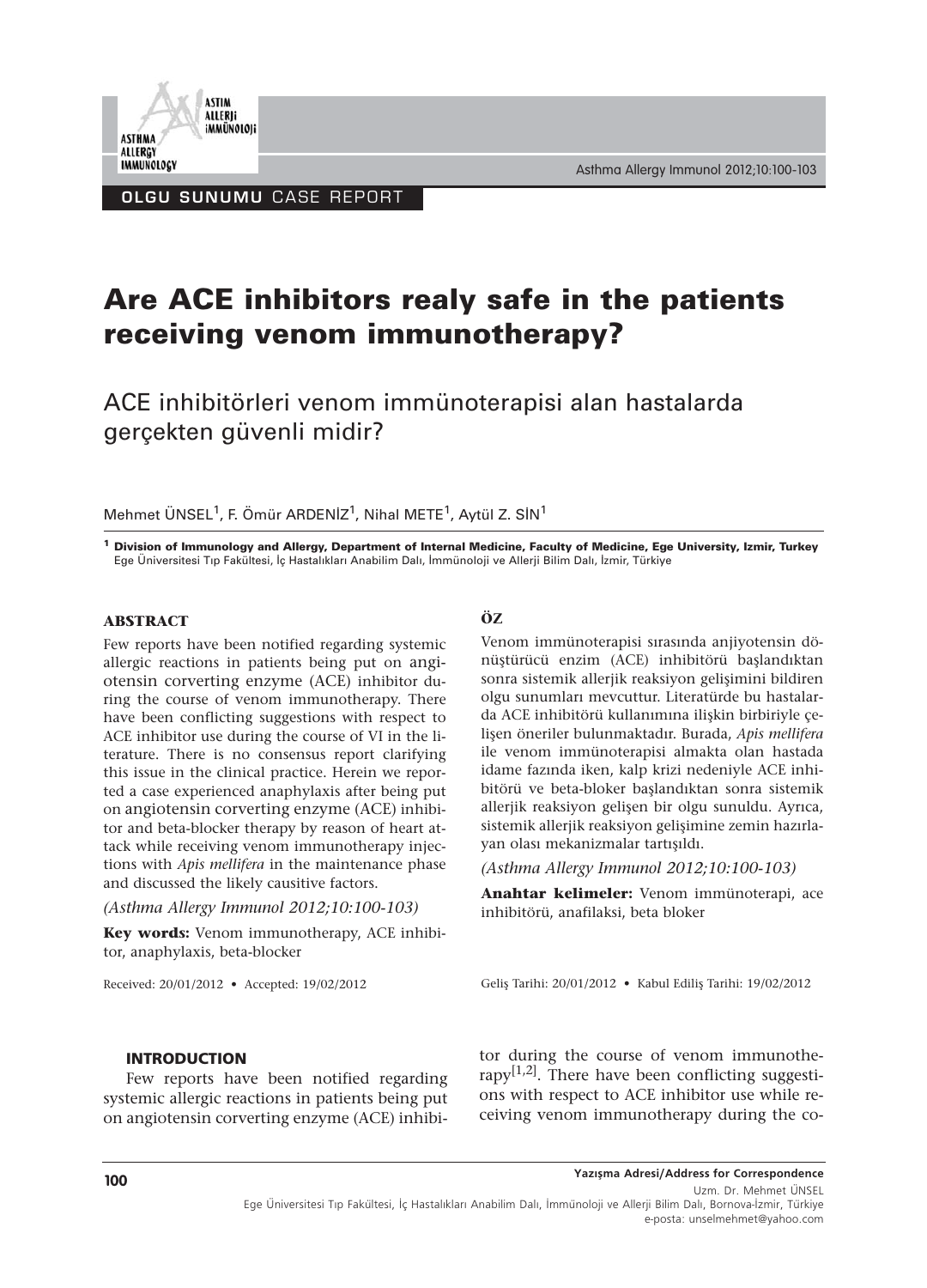urse of venom immunotherapy in the literatu $re^{[3-5]}$ . There is no consensus report clarifying this issue in the clinical practice<sup>[6]</sup>. Furthermore, the underlying mechanisms leading to systemic reaction are not known. Herein we reported a case experienced anaphylaxis after commenced on ACE inhibitor and beta-blocker therapy while receiving venom immunotherapy injections with *Apis mellifera* in the maintenance phase and discussed the likely causitive factors.

### CASE REPORT

A 42-year-old man with the history of grade 4 anaphylaxis (cardiac arrest and apnea) after being stung by a honeybee was evaluated<sup>[7]</sup>. Skin prick test (ALK-Abello, Spain) and specific IgE measurement (CAP system Pharmacia Uppsala, Sweden) were found to be positive for *Apis mellifera.* Immunotherapy with *Apis mellifera* venom was introduced. The build-up period had been completed successfully and maintenance therapy was commenced. He was given 1 mL of the venom (100.000 SQ/mL, ALK-Abello, Spain) per month without any reaction. Nevertheless, the venom injections had to be stopped by reason of an heart attack two months after commencing maintenance therapy. His immunotherapy was reintroduced with the dose of 0.1 mL of the venom (100.000 SQ/mL, ALK-Abello, Spain) three months after this event. He tolerated the maintenance dose of 0.6 mL uneventfully. Nonetheless, he experienced itching all over the body followed by unconsciousness within five minutes following administration of 0.8 mL of the venom and his blood pressure could not be measured. Epinephrine was not administered because of recent heart attack and normalization of the blood pressure soon after intensive saline infusion and 100 mg intravenous methylprednisolone administration. The tryptase level measured in the blood sample taken one hour after the reaction was found to be increased (30 µg/L, normal value: < 11.4) compared with basal tryptase level of 10 µg/L. Since he had tolerated the maintenance dose of 1 mL before, his treatment was reevaluated. Questioning revealed

that the patient had been started on perindopril (ACE inhibitor) and carvedilol (beta-blocker) after the heart attack.

## **DISCUSSION**

There have been few cases reported to experience systemic allergic reaction after commenced on ACE inhibitor therapy (two with enalapril and one with lisinopril) during venom immunotherapy. Authors reported that there had been no allergic reaction after stopping ACE inhibitor 24 hours prior to venom injections or replacing it with a calcium channel blocker<sup>[1]</sup>. Therefore we stopped perindopril intake 48 hours before injections in taking into account of its longer half life (24 hours) when compared with enalapril and lisinopril in order to minimize the risk of anaphylaxis and avoid adrenaline use. Carvedilol was also discontinued. He did not experience an anaphylactic episode after re-introduction of the venom immunotherapy and completed his immunotherapy without any allergic reaction.

To our knowledge, there is no report of anaphylaxis in the patients commenced on ACE inhibitor while receiving immunotherapy with aeroallergens. This raises the question as to whether an interaction between the venom ingredients and bradykinin might play a role in development of anaphylaxis.

Our patient experienced anaphylaxis while on venom immunotherapy with *Apis mellifera*. It contains phospholipase A2, mellitin and hyaluronidase<sup>[8]</sup>. Mellitin is known as a potent activator of membran-bound kallikreins leading to increase in kinin activity<sup>[9]</sup>. Phospholipase A2 has been shown to enhance kallikrein activity that might lead to bradykinin synthesis<sup>[9]</sup>. Bradykinin is known to activate mast cells and it can lead to mediator release such as trypta $se^{[10]}$ . Tryptase has been shown to increase vascular permeability by means of enhancing bradykinin release<sup>[11]</sup>. Therefore, it can contribute to significant bradykinin surge in the patients who have already high bradykinin levels due to ACE inhibitor use.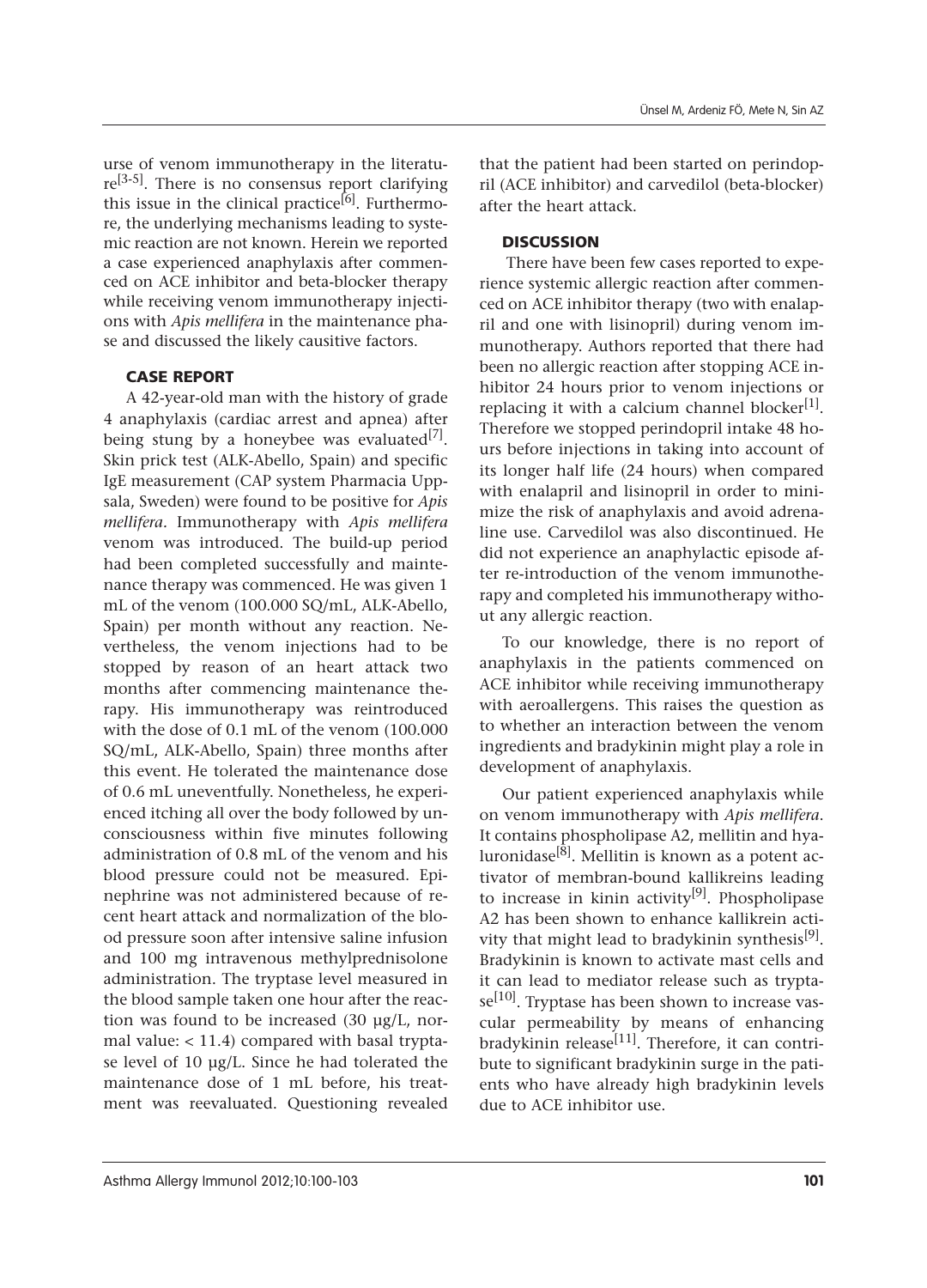The vespid venom contains substances similar to *Apis mellifera* venom, which might also play role in activating kinin system<sup>[8,12]</sup>. One of these, phospholipase A1, has been shown to activate mast cells. The interaction between this compound and kallikrein-kinin system, if any, is yet to be elucidated $[13]$ . Furthermore, wasp venom has been shown to contain brady $kinin<sup>[14]</sup>$ .

A survey revealed that subjects experiencing systemic reactions with venom exposure had spontaneous kinin system hyperreactivity<sup>[15]</sup>. Herman et al., suggested that patients experiencing anaphylaxis upon stung by bee during venom immunotherapy have significantly lower levels of plasma angiotensin I and angiotensin II compared with healthy and non-allergic subjects or patients without a history of anaphylaxis<sup>[16]</sup>. The authors suggested that a defective renin-angiotensinogen system (RAS) might lead to increased tendency to anaphylaxis upon venom exposure<sup>[17]</sup>. In this context, ACE inhibitors may play a contribitory role to the tendency of systemic allergic reaction in the subjects who have already dysfunctional RAS by virtue of increased bradykinin levels and decrease in the generation of angiotensin  $II^{[5]}$ .

Rueff et al. demonstrated that higher tryptase concentration and ACE inhibitor use were significantly associated with severe anaphylactic reaction after a field sting in untreated patients<sup>[18]</sup>. They showed that systemic reaction risk markedly increased when serum tryptase level was above 5 µg/L. The authors suggested that ACE inhibitors be substituted to prevent severe anaphylactic reactions in the patients not protected by venom immunotherapy.

In a recent study, none of the 17 patients taking ACE inhibitors during venom immunotherapy had experienced a systemic reaction<sup>[3]</sup>. The author suggested that ACE inhibitors should not necessarly be discontinued during venom injections. However, 8 of the 17 subjects were reported to receive immunotherapy with fire-ant known to contain less venom protein.

Additionally, the number of the patients was not enough to draw a definite conclusion regarding the safety of ACE inhibitor use.

Our patient was concomitantly on betablocker therapy. Carvedilol might have played a role in development of hypotension in the absence of tachicardia. However, the reduced blood pressure can not solely be explained by carvedilol taking into account of significantly raised tryptase level.

Rueff et al. cited that the effect of concomitant beta-blocker therapy on development of severe systemic reaction might be much smaller than that of ACE inhibitor medication and tryptase concentration<sup>[18]</sup>. Several studies concluded that systemic reaction rate was very similar with and without beta-bloc $kers^{[19,20]}$ 

In summary, Hymenoptera venom consists of many proteases and allergens such as phospholipases which might enhance kallikrein-kinin activity. Increased kinin activity might pose an additive impact in the subjects taking ACE inhibitors especially those who have already impaired kinin metabolism. Larger population-based studies analysing these factors are needed to determine the patients prone to a systemic-reaction on ACE inhibitor therapy. It would be prudent to stop ACE inhibitor 24-48 hours prior to venom injections according to its half-life especially in patients with high serum tryptase level.

### *REFERENCES*

- *1. Ober AI, MacLean JA, Hannaway PJ. Life-threatining anaphylaxis to venom immunotherapy in a patient taking an angiotensin-converting enzyme inhibitor (letter). J Allergy Clin Immunol 2002;112:1008-9.*
- *2. Tunon-de-Lara JM, Villanueva P, Marcos M, Taytard A. ACE inhibitors and anaphylactoid reactions during venom immunotherapy. Lancet 1992;340:908.*
- *3. White KM, England RW. Safety of angiotensin-converting enzyme inhibitors while receiving venom immunotherapy. Ann Allergy Asthma Immunol 2008;101:426- 30.*